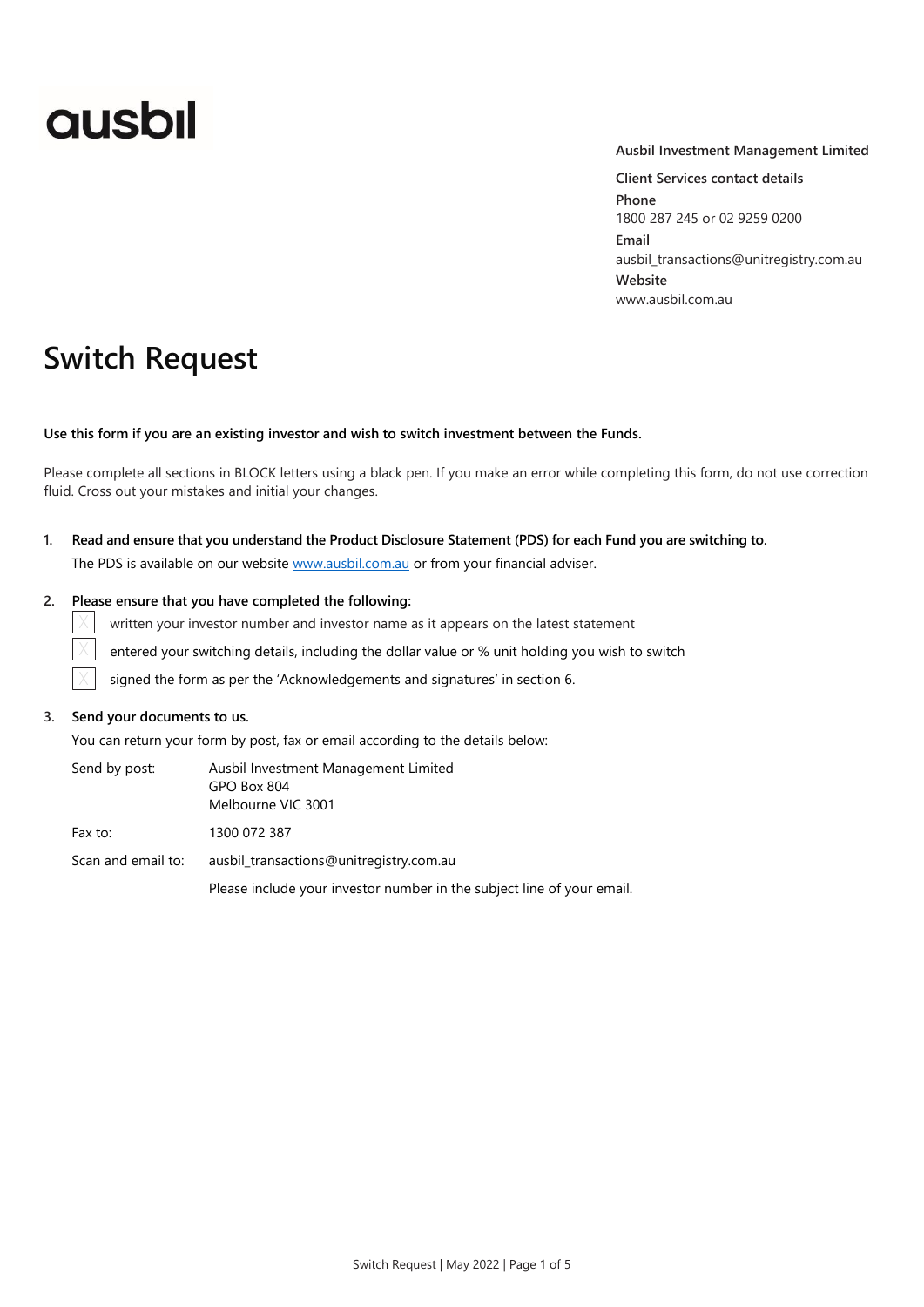| Investor details |               |
|------------------|---------------|
| Investor number  | Investor name |
|                  |               |

## **2 Switch from**

Please select the Fund(s) and specify the number of units or dollar amount you wish to switch. If you wish to switch your entire unit holding, please tick the box provided next to the applicable Fund(s). Please note, unless otherwise specified, distributions will be reinvested.

| <b>FUND NAME</b>                                       | <b>APIR CODE</b> | <b>DOLLAR</b><br><b>AMOUNT TO BE</b><br><b>SWITCHED</b><br>\$AUD | <b>NUMBER OF</b><br><b>UNITS TO BE</b><br><b>SWITCHED</b> | <b>FULL SWITCH</b><br>(X) |
|--------------------------------------------------------|------------------|------------------------------------------------------------------|-----------------------------------------------------------|---------------------------|
| Ausbil Australian Active Equity Fund                   | AAP0103AU        | \$                                                               |                                                           |                           |
| Ausbil Australian Concentrated Equity Fund             | AAP9227AU        | \$                                                               |                                                           |                           |
| Ausbil Active Sustainable Equity Fund                  | AAP3940AU        | \$                                                               |                                                           |                           |
| Ausbil Active Dividend Income Fund                     | AAP3656AU        | \$                                                               |                                                           |                           |
| Ausbil Australian Geared Equity Fund                   | AAP0002AU        | \$                                                               |                                                           |                           |
| Ausbil 130/30 Focus Fund - Wholesale Class             | AAP0008AU        | \$                                                               |                                                           |                           |
| Ausbil Australian Emerging Leaders Fund                | AAP0104AU        | \$                                                               |                                                           |                           |
| Ausbil MicroCap Fund                                   | AAP0007AU        | \$                                                               |                                                           |                           |
| Ausbil Australian SmallCap Fund                        | AAP5529AU        | \$                                                               |                                                           |                           |
| Ausbil Long Short Focus Fund                           | AAP8211AU        | \$                                                               |                                                           |                           |
| Ausbil Balanced Fund                                   | AAP0101AU        | \$                                                               |                                                           |                           |
| Ausbil Global Resources Fund                           | AAP5928AU        | \$                                                               |                                                           |                           |
| Ausbil Global SmallCap Fund                            | AAP8285AU        | \$                                                               |                                                           |                           |
| Ausbil Global Essential Infrastructure Fund - Unhedged | AAP3254AU        | \$                                                               |                                                           |                           |
| Ausbil Global Essential Infrastructure Fund - Hedged   | AAP3601AU        | \$                                                               |                                                           |                           |
| Candriam Sustainable Global Equity Fund                | AAP0001AU        | \$                                                               |                                                           |                           |
| MacKay Shields Multi-Sector Bond Fund                  | AAP0020AU        | \$                                                               |                                                           |                           |
| Other                                                  |                  | \$                                                               |                                                           |                           |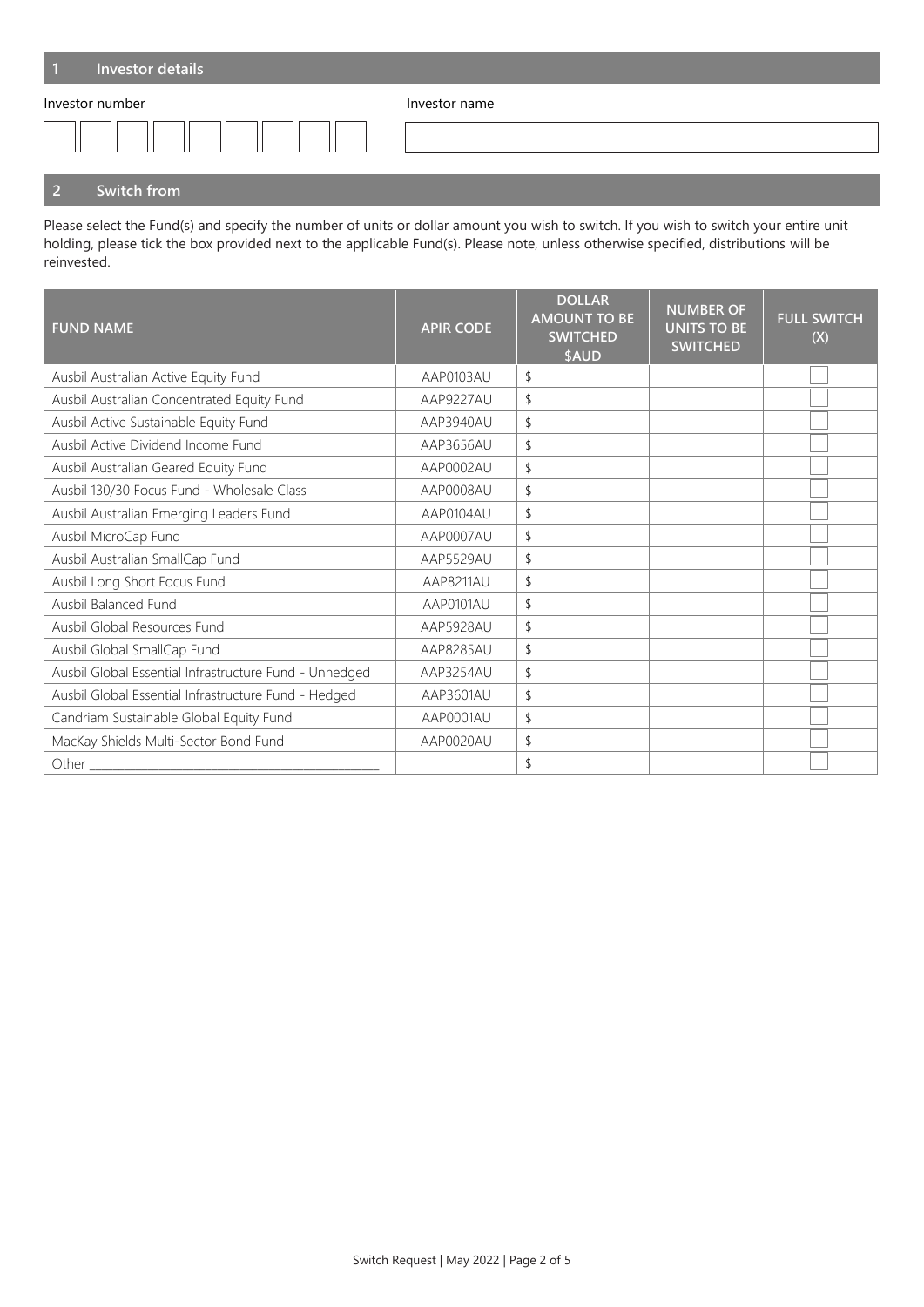Please select the Fund(s) you wish to switch to and specify the number of units or dollar amount to be invested in each Fund. Minimum initial investment is \$20,000 per Fund.

|                                                      |                  | <b>DOLLAR</b>                                             |                                                           |                 | <b>DISTRIBUTION OPTION*</b>                                           |
|------------------------------------------------------|------------------|-----------------------------------------------------------|-----------------------------------------------------------|-----------------|-----------------------------------------------------------------------|
| <b>FUND NAME</b>                                     | <b>APIR CODE</b> | <b>AMOUNT</b><br><b>TO BE</b><br><b>SWITCHED</b><br>\$AUD | <b>NUMBER OF</b><br><b>UNITS TO BE</b><br><b>SWITCHED</b> | <b>REINVEST</b> | <b>PAID TO</b><br><b>NOMINATED</b><br><b>BANK</b><br><b>ACCOUNT**</b> |
| Ausbil Australian Active Equity Fund                 | AAP0103AU        |                                                           |                                                           |                 |                                                                       |
| Ausbil Australian Concentrated Equity Fund           | AAP9227AU        |                                                           |                                                           |                 |                                                                       |
| Ausbil Active Sustainable Equity Fund                | AAP3940AU        |                                                           |                                                           |                 |                                                                       |
| Ausbil Active Dividend Income Fund                   | AAP3656AU        |                                                           |                                                           |                 |                                                                       |
| Ausbil Australian Geared Equity Fund                 | AAP0002AU        |                                                           |                                                           |                 |                                                                       |
| Ausbil 130/30 Focus Fund-Wholesale Class             | AAP0008AU        |                                                           |                                                           |                 |                                                                       |
| Ausbil Australian Emerging Leaders Fund              | AAP0104AU        |                                                           |                                                           |                 |                                                                       |
| Ausbil Australian SmallCap Fund                      | AAP5529AU        |                                                           |                                                           |                 |                                                                       |
| Ausbil Long Short Focus Fund                         | AAP8211AU        |                                                           |                                                           |                 |                                                                       |
| Ausbil Balanced Fund                                 | AAP0101AU        |                                                           |                                                           |                 |                                                                       |
| Ausbil Global Resources Fund                         | AAP5928AU        |                                                           |                                                           |                 |                                                                       |
| Ausbil Global SmallCap Fund                          | AAP8285AU        |                                                           |                                                           |                 |                                                                       |
| Ausbil Global Essential Infrastructure Fund-Unhedged | AAP3254AU        |                                                           |                                                           |                 |                                                                       |
| Ausbil Global Essential Infrastructure Fund-Hedged   | AAP3601AU        |                                                           |                                                           |                 |                                                                       |
| Candriam Sustainable Global Equity Fund              | AAP0001AU        |                                                           |                                                           |                 |                                                                       |
| MacKay Shields Multi-Sector Bond Fund                | AAP0020AU        |                                                           |                                                           |                 |                                                                       |
| Other                                                |                  |                                                           |                                                           |                 |                                                                       |

The distribution choice above will override any pre-existing election.

\*\* Distributions will be deposited into your nominated financial institution account. If you have not previously nominated a financial institution account or wish to change your nominated account, please complete a 'Change of details' form available at www.ausbil.com.au or on request from Ausbil Investment Management Limited.

## **4 Facsimile indemnity**

If you are instructing us via facsimile (including applications, withdrawal requests and switching requests) you acknowledge the following conditions:

- We will only process your facsimile instructions if it has been received by us in full. We bear no responsibility for any loss or delay that may be incurred from a transmission not being received by us. A facsimile receipt confirmation from the sender's facsimile machine is not evidence that the facsimile has been received.
- We bear no responsibility for any fraudulently completed facsimile transactions and will not compensate you for any losses. For instance, you uphold the risk that a fax may be sent by someone who knows your account details.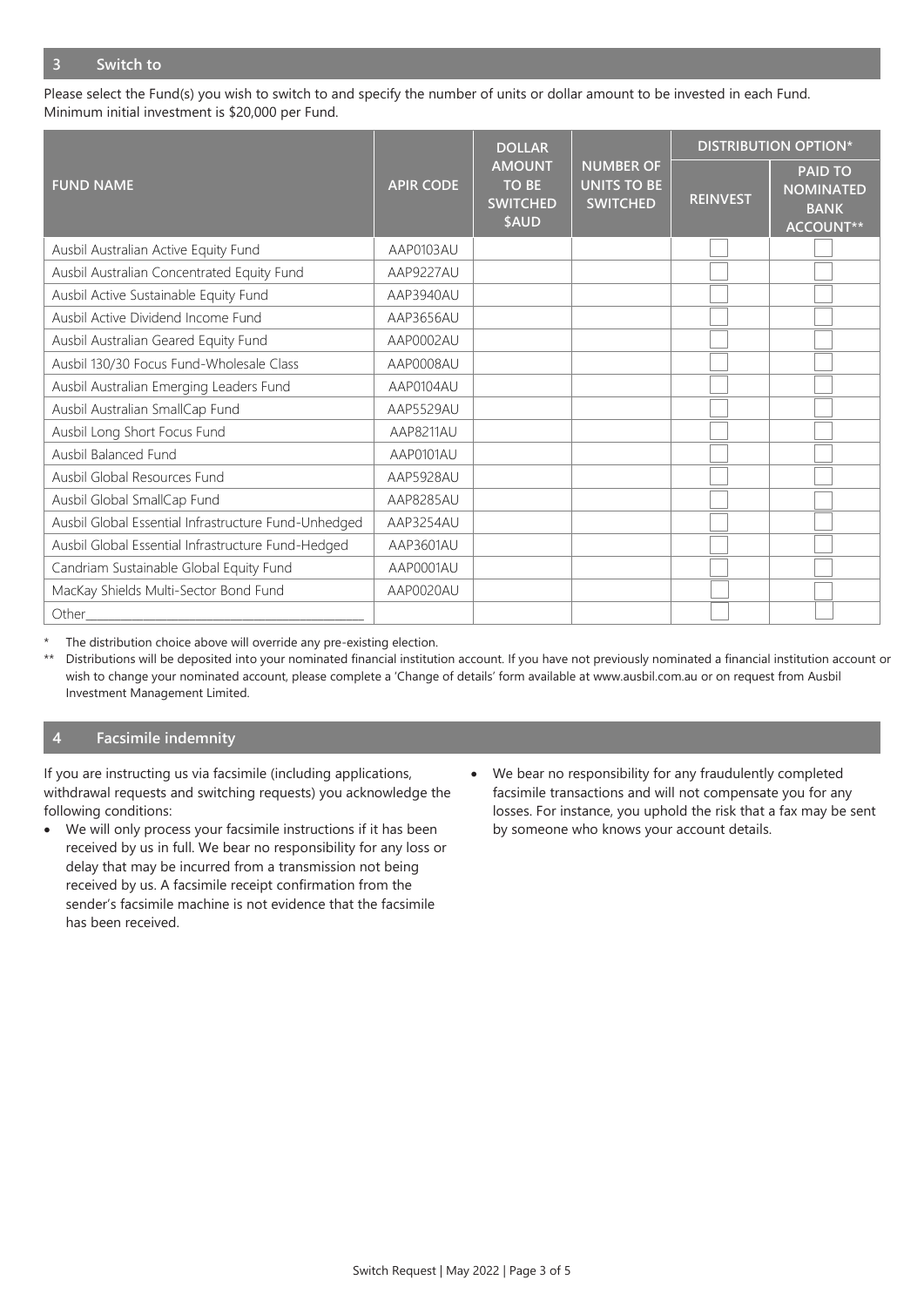The Fund is registered as a Reporting Australian Financial Institution in accordance with the intergovernmental agreement entered into between the Australian and United States (US) governments regarding FATCA on 28 April 2014 (IGA). As a Reporting Australian Financial Institution, due diligence will be carried out on prospective investors in the Fund and on existing unit holders. Prospective investors (including existing unit holders applying for additional units) will be required to supply us with certain information and/or documentation when applying for units. Existing unit holders will be required to supply us with certain information and/or documentation on request. Information regarding certain unit holders and their unit holdings in the Fund will be reported to the Australian Taxation Office (ATO). Generally, information will be reported to the ATO in respect of unit holders who are:

- U.S. citizens or residents,
- certain types of U.S. entities, or
- certain types of non-U.S. entities that are controlled by one or more U.S. citizens or residents.

## **6 Acknowledgements and signatures**

This form must be signed by all authorised signatories (eg. For a joint account, both signatories must sign this form).

By executing this Form and I/we agree with, and represent and warrant to Ausbil that:

- All details in this Form are complete, true and correct;
- All details previously provided to Ausbil in our first application for units in a fund and any supporting client identification documents are and remain complete, true and correct;
- I/we have read and understood the Product Disclosure Statement (PDS) and Additional Information Guide (AIG) for the applicable fund(s) and agree to be bound by them (as updated from time to time);
- I agree to be bound by the constitution(s) for those fund(s) (as amended from time to time);
- That acceptance of my/our application for units in any fund(s) will be at the sole discretion of Ausbil and that Ausbil has the right to reject any application;
- I/we have legal power to sign this Form and invest in the fund(s) and have complied with all applicable laws in doing so (including those relating to superannuation and tax);
- Sole signatories signing on behalf of a company confirm that they are signing as sole director of the company;
- If acting as a trustee or custodian, I/we confirm that I/we am/are acting in accordance with my/our designated powers and authority under the trust deed or custody agreement;
- If the Form is signed by an attorney, the attorney declares that he/she has not received notice of revocation of appointment and has provided a certified copy of the Power of Attorney to Ausbil;
- I/we are aware of the risks involved with investing in the fund(s) and have not relied on any representation (whether oral or written) from Ausbil or any other persons in connection with the fund(s);
- It is my/our responsibility to seek independent investment, financial, legal or taxation advice as to the suitability of the fund(s) to my/our circumstances;

We are also expected to report to the ATO the details of any payments we make to 'Non-participating Financial Institutions', as such term is defined in the IGA. If you are an existing unit holder and you do not provide us with the necessary documentation upon request we may be obliged to report information in respect of you and your unit holding in the Fund to the ATO. If you are a new investor (including an existing unit holder applying for additional units) and you do not supply us with the necessary information and/or documentation on request, we may not issue units to you. Alternatively, we may report information regarding you and your unit holding in the Fund to the ATO. As per the IGA, the ATO will share information reported to it by Australian financial institutions with the U.S. Internal Revenue Service. For additional information on how our due diligence and reporting obligations under the IGA may affect you, please consult your tax adviser.

- I/we understand that my/our investment in the fund(s) is subject to investment risks, including possible delays in repayment and loss of income and principal;
- I/we understand that none of Ausbil or its related entities or associates guarantees the performance of the fund(s), repayment of capital, rate of return or amount of any distribution;
- I/We will not knowingly do anything to put Ausbil in breach of AML/CTF Laws and I will notify Ausbil if I/we are aware of anything that may put Ausbil in breach of AML/CTF Laws.
- I/we are not aware and have no reason to suspect that the application monies or proceeds of investment in the fund(s) are derived from or will be used in connection with money laundering, terrorism financing or any other illegal activities;
- If requested, I/we will provide additional information and comply with all reasonable requests by Ausbil to enable it to comply with AML/CTF Laws;
- That personal information about me/us may be collected, used and disclosed in accordance with Ausbil's Privacy Policy and the privacy statements included in the PDS, including for marketing purposes;
- I/we will promptly advise Ausbil if event or circumstances occurs which would cause these representations and warranties to be incorrect or misleading or if I/we are in breach of any agreement or undertaking; and
- I/we indemnify Ausbil against any losses or liabilities incurred by it as a result of a breach by me/us of any agreement, representation or warranty.

I/we agree that the above agreements, representations, warranties are given on the date this Form is signed and repeated on each day thereafter until I/we cease to have an investment in the fund(s).